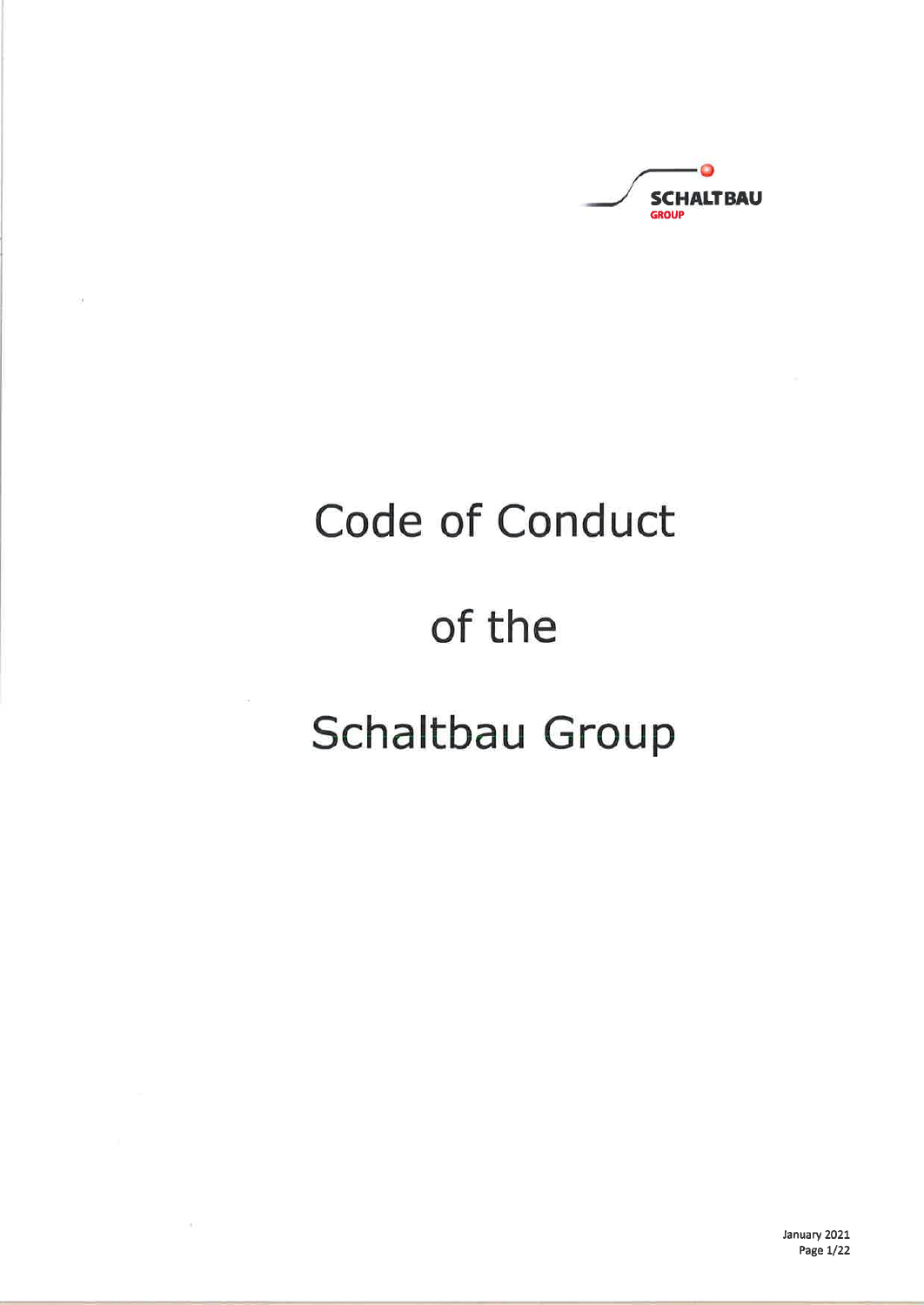| А.  |                                                                        |  |  |
|-----|------------------------------------------------------------------------|--|--|
| В.  |                                                                        |  |  |
| C.  |                                                                        |  |  |
|     | L.                                                                     |  |  |
|     | Ш.                                                                     |  |  |
|     | Ш.                                                                     |  |  |
|     | IV.                                                                    |  |  |
|     | V.                                                                     |  |  |
| D.  | General requirements of conduct for employees and                      |  |  |
|     | 1.                                                                     |  |  |
|     | 11.                                                                    |  |  |
| 1.  |                                                                        |  |  |
| 2.  |                                                                        |  |  |
| 3.  |                                                                        |  |  |
| 4.  |                                                                        |  |  |
|     | Ш.                                                                     |  |  |
|     | IV.                                                                    |  |  |
|     | $V_{\cdot}$                                                            |  |  |
| Е.  | Conduct of the company towards its employees 12                        |  |  |
|     | Respect for human rights and equal treatment of all employees 12<br>I. |  |  |
|     | Π.                                                                     |  |  |
|     | III.                                                                   |  |  |
|     | IV.                                                                    |  |  |
|     | V.                                                                     |  |  |
|     | VI.<br>Respect for personal rights, privacy and data protection  14    |  |  |
|     | VII.                                                                   |  |  |
|     | VIII.                                                                  |  |  |
| Б., | Conduct of employees towards the company and third                     |  |  |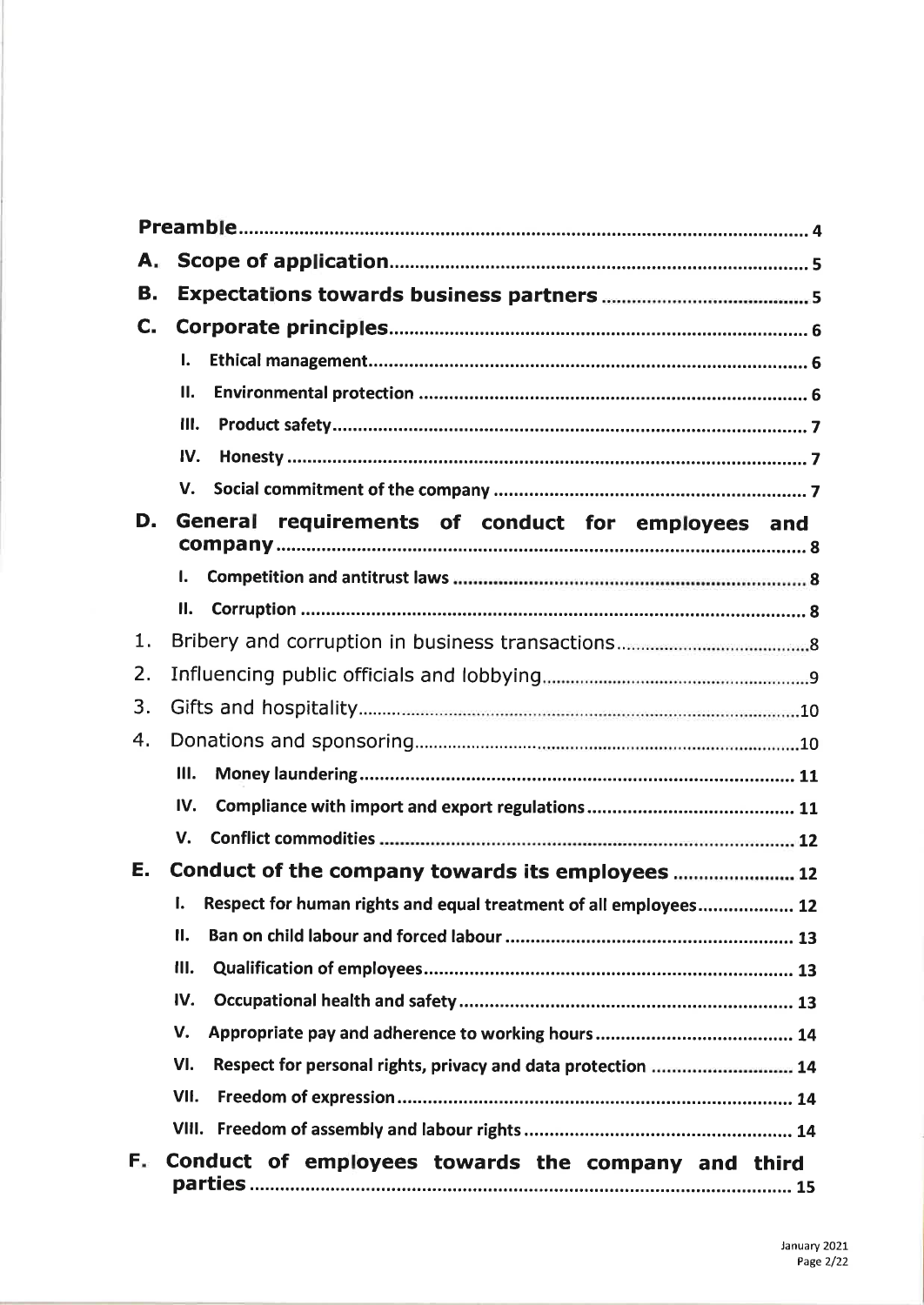|    | Ι.   | Confidentiality regarding trade secrets and the protection of corporate |
|----|------|-------------------------------------------------------------------------|
|    | П.   |                                                                         |
|    | Ш.   |                                                                         |
|    | IV.  | Duty regarding report integrity and data protection  18                 |
|    | v.   |                                                                         |
|    | VI.  |                                                                         |
|    |      |                                                                         |
| G. |      |                                                                         |
|    | I.   |                                                                         |
|    | II.  |                                                                         |
|    | III. |                                                                         |
| Η. |      |                                                                         |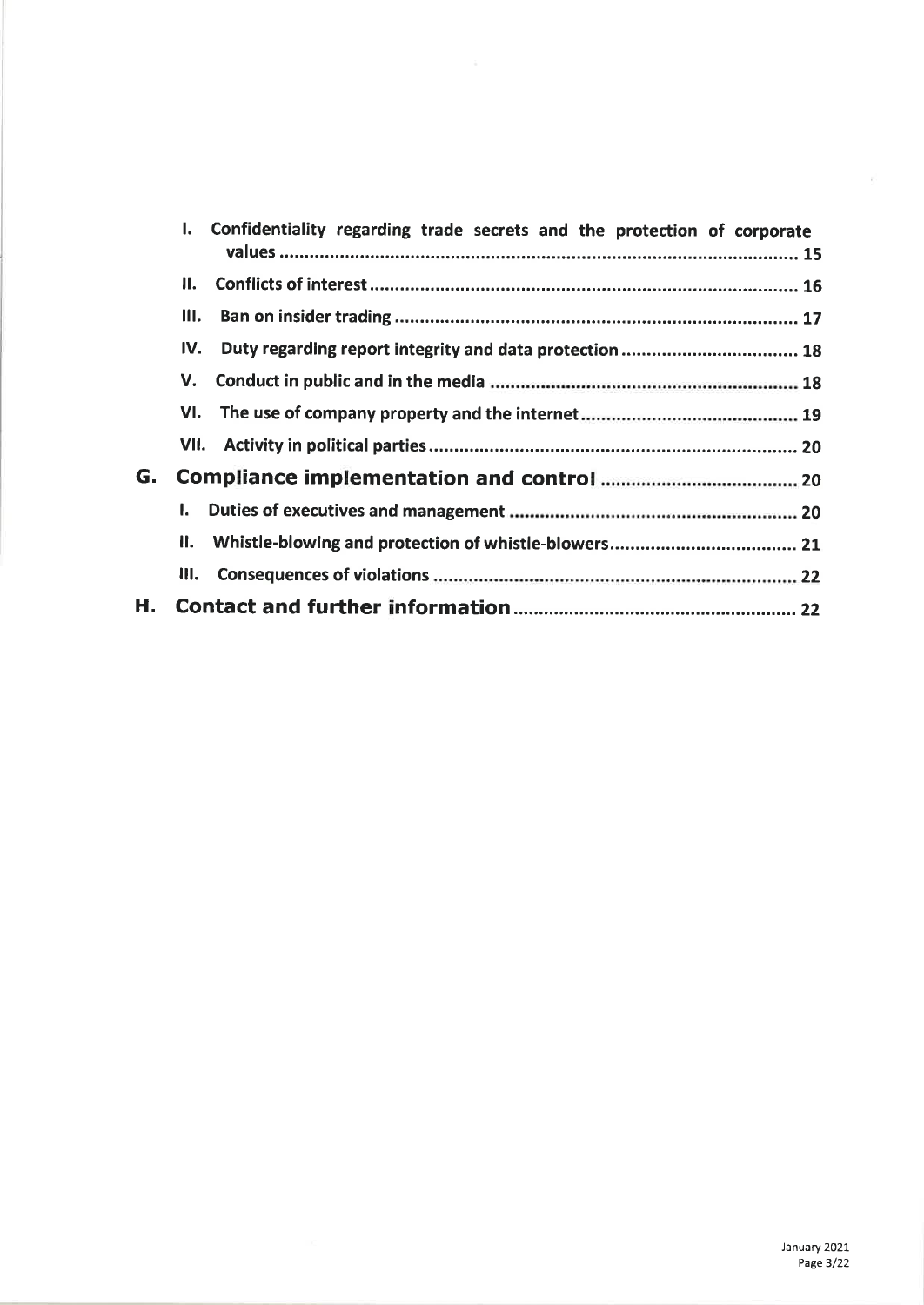## Preamble

Assuming responsibility :

- Towards employees and shareholders a
- a Towards business partners
- o Towards society

The Schaltbau Group is wholly committed to this task

The reputation of the Schaltbau Group and the trust placed in us require the correct conduct of all our employees and everyone who works for the Schaltbau Group, wherever we operate throughout the world. This Code of Conduct outlines the legal, social and ethical standards of conduct that we uphold in all our business dealings worldwide. It is designed to promote transparency, establish guiding principles and provide orientation in handling the legal and ethical challenges of our everyday working lives. The commitment to clear principles is meant to encourage Schaltbau employees to conduct themselves in a both independent and highly ethical way. However, compliance with these principles is not simply an obligation for ourselves; we also expect our business partners to be guided by similar aims.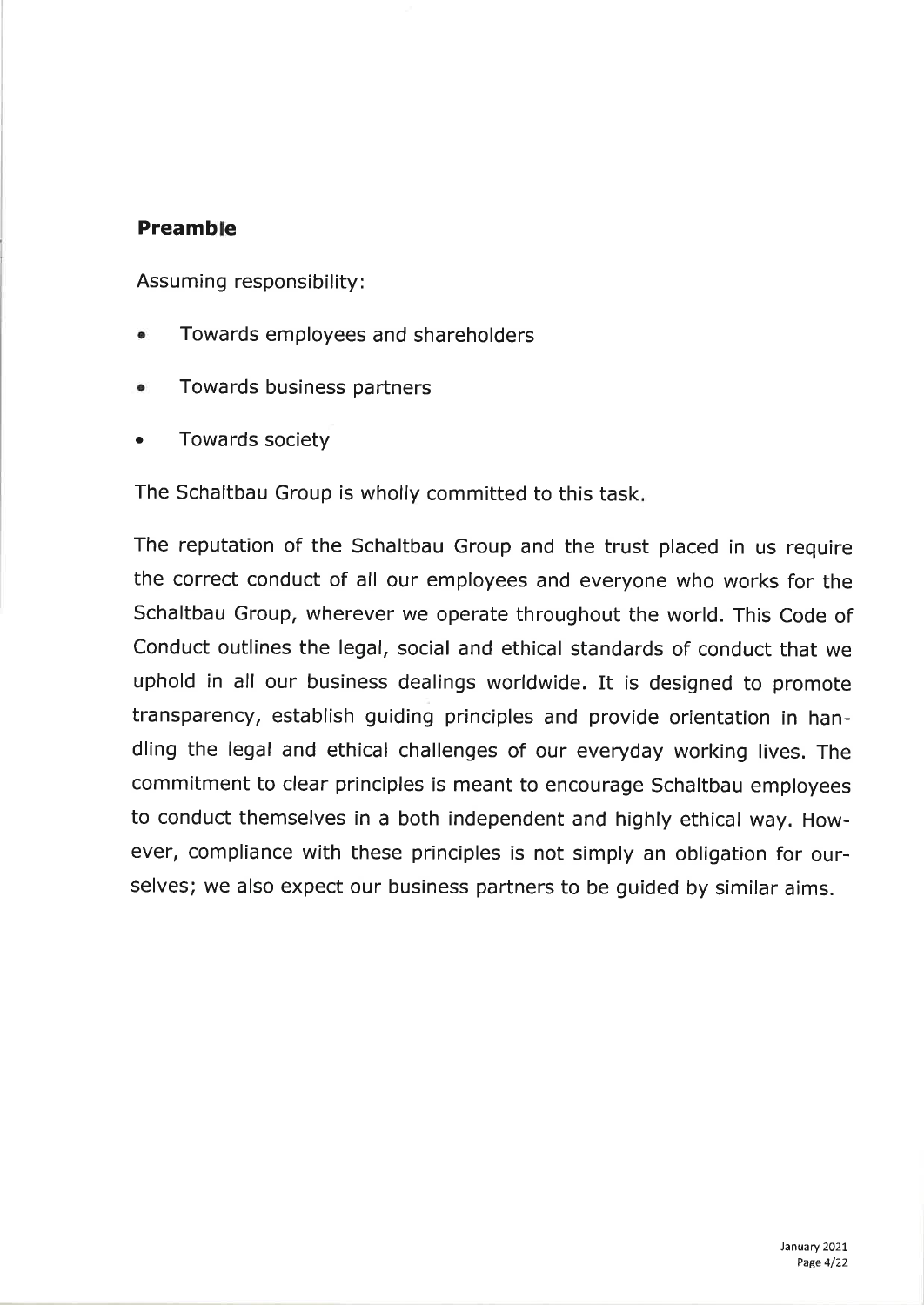## A. Scope of application

The Code of Conduct is applicable worldwide throughout the entire Schaltbau Group and for all companies in which the Schaltbau Group holds a majority stake, either directly or indirectly. In its minority shareholdings, the Schaltbau Group works towards the application of and compliance with either these or similar rules of conduct. The principles defined in this Code of Conduct are applicable both within the Schaltbau Group and in our dealings with external business partners, suppliers and third parties.

All employees<sup>1</sup> of the Schaltbau Group, including its executives, are required to adhere to the provisions of this Code of Conduct and refrain from violating any of its rules.

## B. Expectations towards business partners

We expect our business partners and suppliers to respect the principles set out in this Code of Conduct and to introduce similar guidelines within their own companies. In particular, all our business partners are required to ensure that they always act in accordance with legal provisions and respect human rights as well as all applicable laws on the prevention of child labour, slavery and exploitation. We offer our business partners any assistance they may require in order to achieve these aims.

To improve the readability of the Code of Conduct, the term "employee" is used below neutrally to ¡nclude staff members of all genders.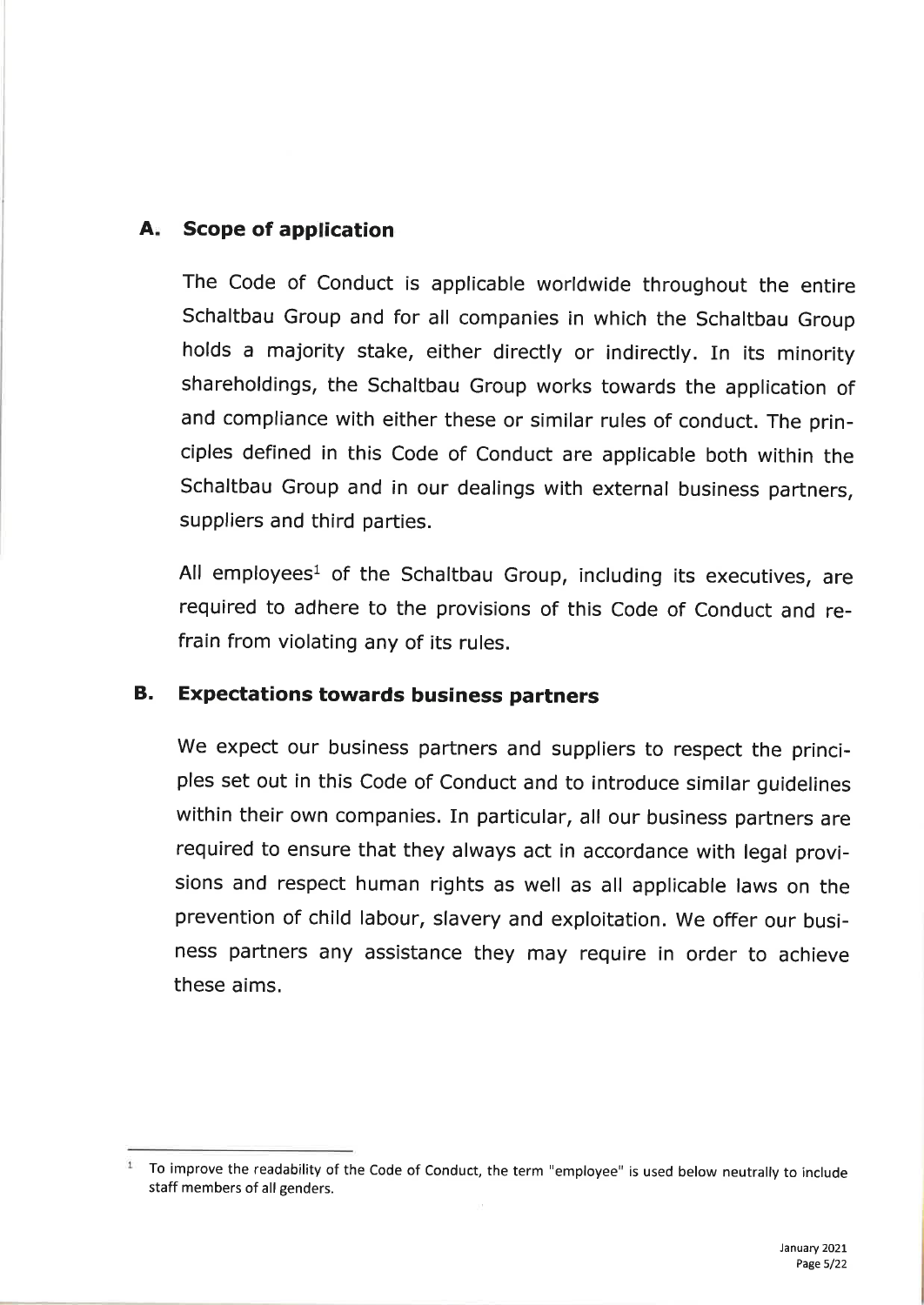## C, Corporate principles

In addition to the quality of its products and its reliability as a supplier, above all the Schaltbau Group bases its success on clear corporate principles. Responsibility, trust and reliability are the cornerstones of our corporate identity. These values are at the core of our conduct towards one another in daily life as well as towards business partners, suppliers, customers and third parties. However, over and above these values, the Schaltbau Group has set itself the standard of basing all its actions on strict principles in order to meet its responsibility towards society, its business partners and its customers.

For this reason, the following corporate principles should be seen as an indispensable yardstick for all of our actions and decisions.

#### I. Ethical management

We base our actions on responsible corporate management and also take into account the consequences of our business activities and decisions. We respect universal ethical values and principles, particularly integrity, mutual respect and honesty. These principles characterise our conduct towards employees, business partners and third parties.

## II. Environmental protection

We place great emphasis on protecting the environment, including the climate and the world's natural resources. For thís reason we fulfil the legal requirements and standards of environmental protection and orient our production and business processes towards conserving natural resources. Moreover, when developing our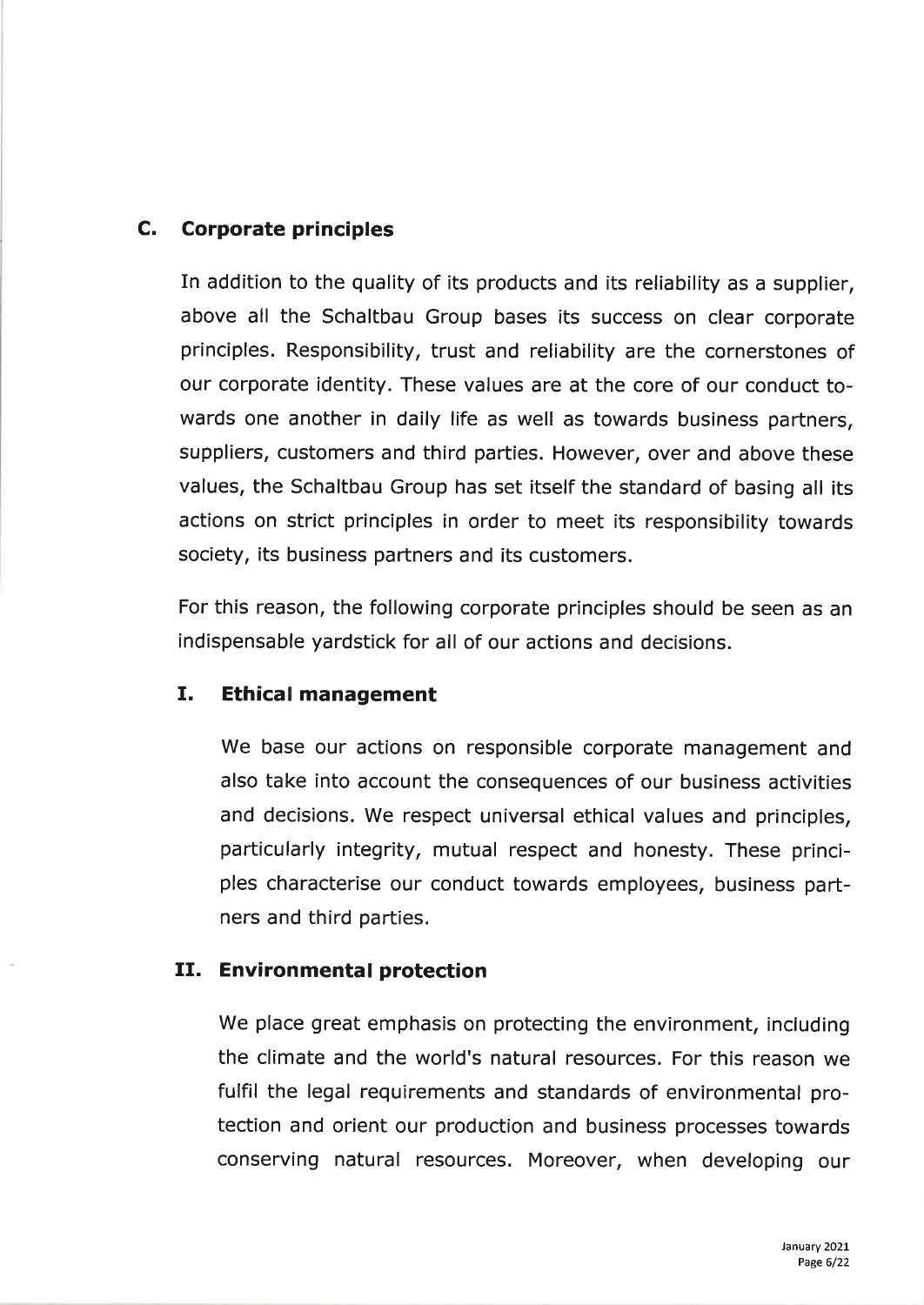products we give high priority to deploying environmentally friendly technologies, the responsible use of natural resources, avoiding environmental pollution and promoting climate protection.

 $\sim$   $\mu$  .

#### III. Product safety

The Schaltbau Group is known for manufacturing products of outstanding quality. In order to maintain this standard, we work continually on further improving our products. we have high expectations regarding the safety of our products and comply with all the legal requirements pertaining to them.

#### IV. Honesty

we see it as highly important to be a reliable business partner and only make promises that we are able to keep. We expect our employees to behave honestly at all times and avoid being misled by colleagues, business partners or customers. clear, professional communication is both an important aspect in our conduct towards third parties and a cornerstone of our internal corporate dialogue.

#### V. Social commitment of the company

we are aware of our social responsibility and promote both social and charitable organisations. we therefore help to create new opportunities within our communities and maintain existing opportunities. Moreover, we always encourage our employees to demonstrate social commitment and play a positive role ín society.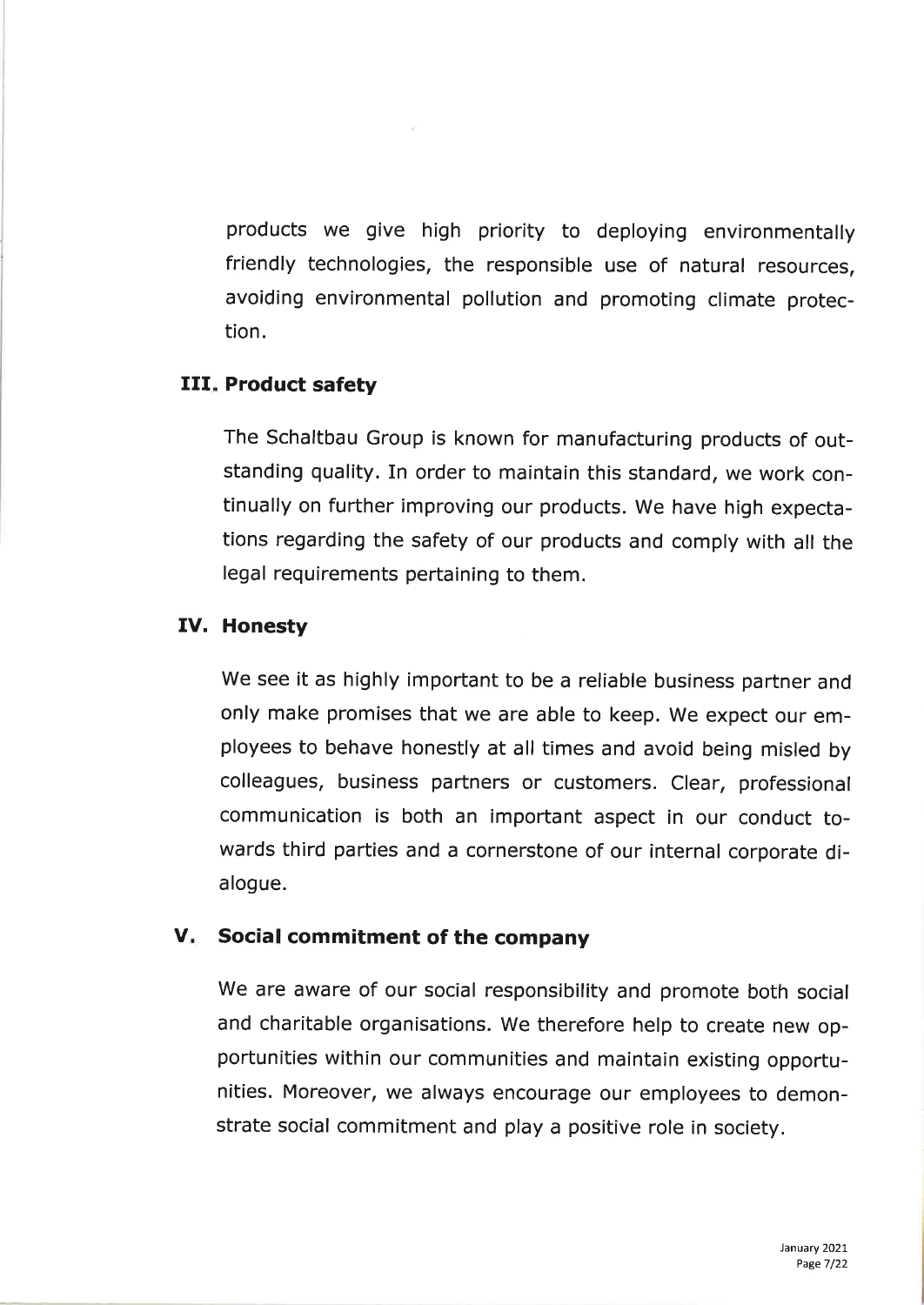## D. General requirements of conduct for employees and company

We consider it our primary obligation to obey the laws of the countries in which we operate and comply with internal corporate policies at all times.

## I. Competition and antitrust laws

we comply with the rules of fair competition and antitrust laws. Our employees do not participate in illegal agreements regarding prices, conditions, capacities, margins, the distribution of customers, territories or products, or other factors that influence the competitive behaviour of companies. This requirement also applies to informal talks that either aim at or result in any restrictions to competition. when participating in tenders, we comply with the applicable award conditions. It is also prohibited to gain competitive advantages by using industrial espionage or bribery to obtain information relevant to competition or knowingly spread false information about competitors.

## II. Corruption

For the schaltbau Group, it goes without saying that all business transactions are concluded solely on the basis of corporate decisions.

## 1. Bribery and corruption in business transactions

We compete for orders based exclusively on the quality and prices of our products and services. We strictly reject any form of corruption or similar business practices. We comply with the regulations of the OECD Anti-Bribery Convention,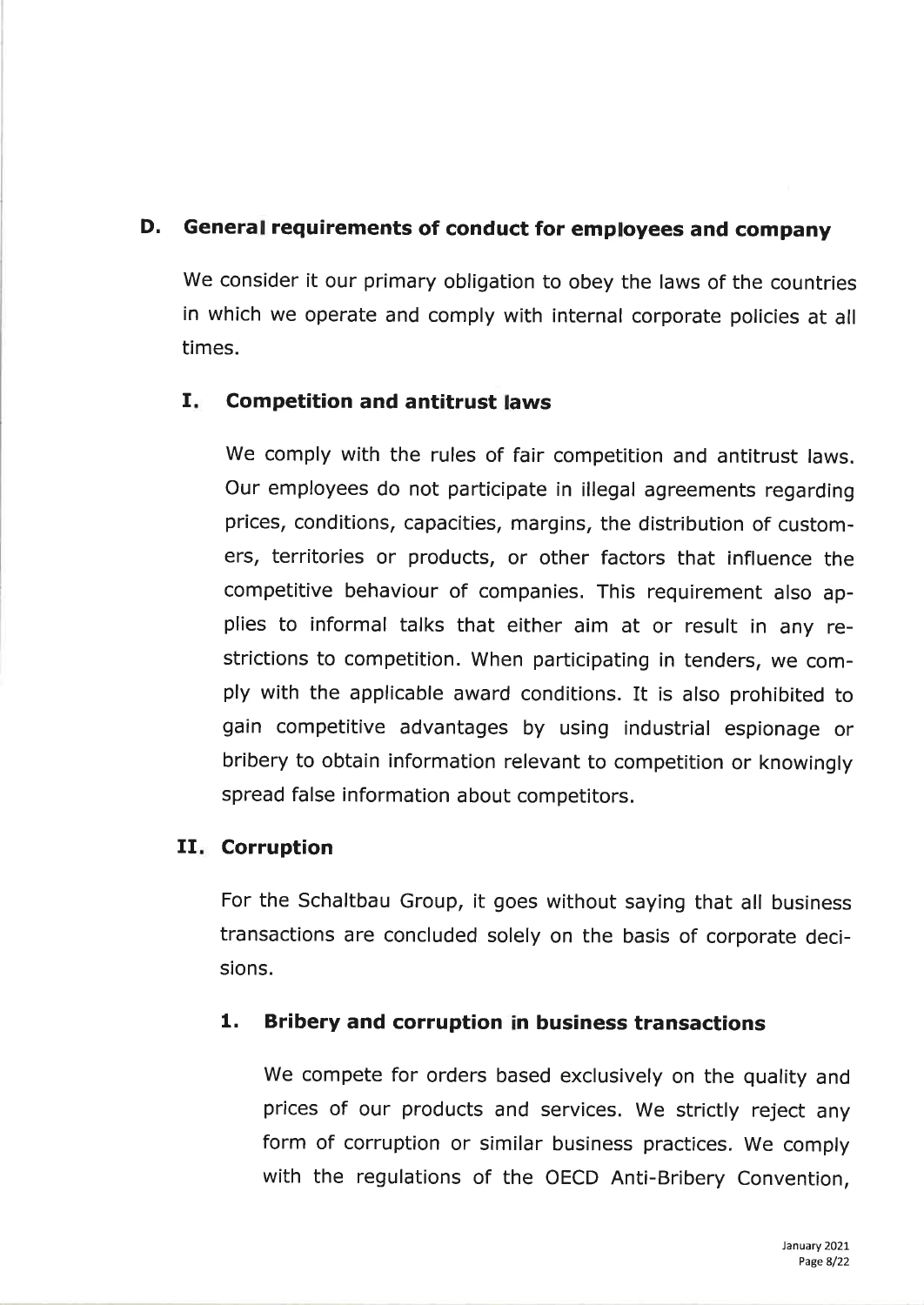the UN Convention Against Corruption, the U.S. Foreign Corrupt Practices Act and the U.K. Bribery Act as well as all applicable national regulations on corruption in the countries where we operate.

Gratuities of any kind that are intended to unlawfully obtain or retain contracts or other undue advantages, or to influence decisions, may not be offered, made or accepted by employees of the Schaltbau Group. It is also prohibited to behave in any way that could even create such an impression. Any demand for bribes or other types of benefit must be immediately rejected. Schaltbau Group employees are also prohibited from demanding or accepting similar benefits for themselves.

#### 2. Influencing public officials and lobbying

In our dealings with public authorities, we comply with all applicable requirements, particularly their rules regarding the tendering of orders and government procurement.

No payments of money or offers of other services may be either made or promised with the aim of unfairly influencing the decisions of public officials, employees of public institutions or state-owned enterprises. The same rules apply particularly with respect to lobbying.

When representing the interests of the Schaltbau Group in political dialogue, all Schaltbau employees are required to act in accordance with the ethical principles of this Code of Conduct and always behave with integrity. Any communication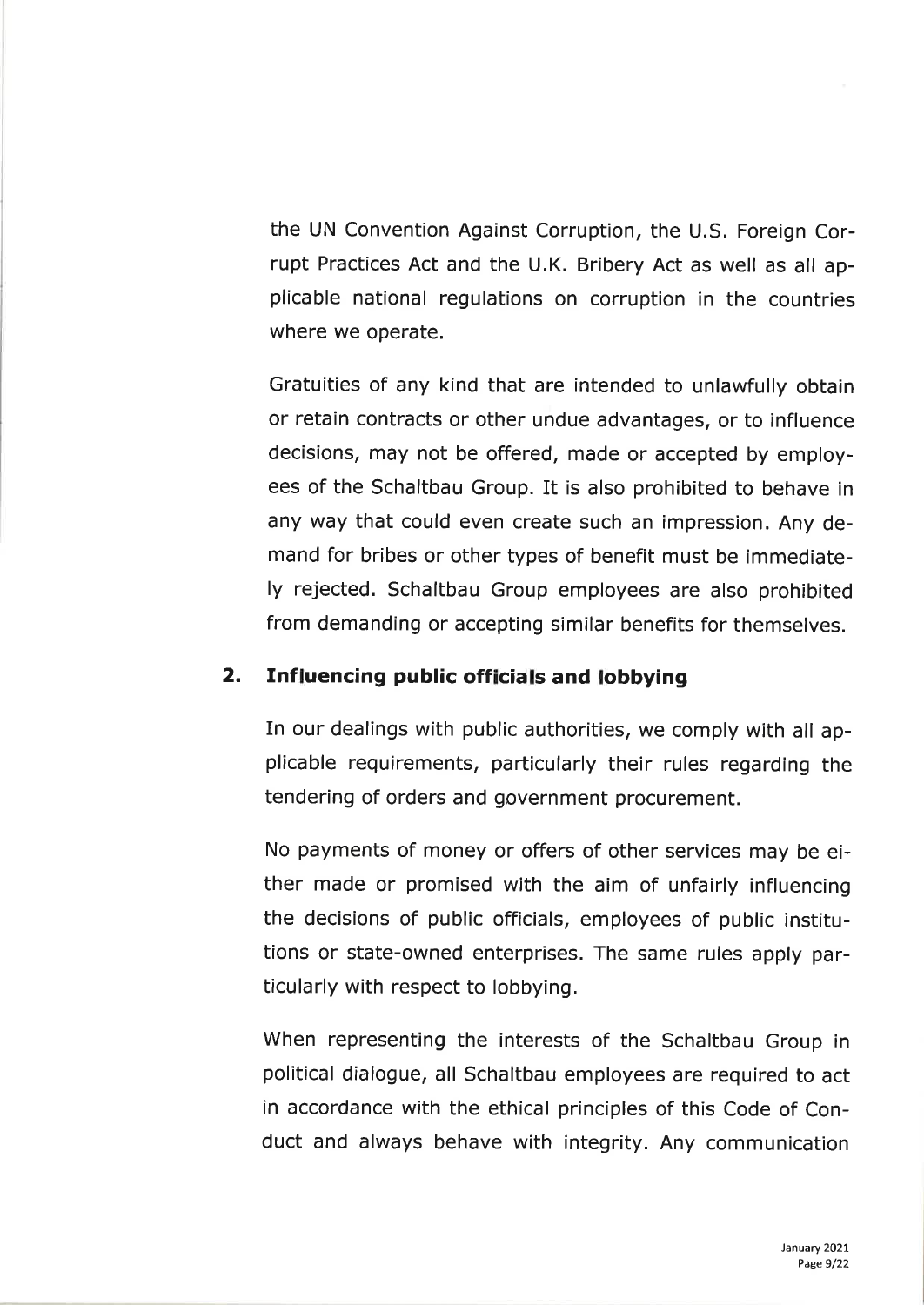with contacts in the world of politics must always be conducted in a transparent and open manner.

## 3. Gifts and hospitality

The giving or accepting of gifts, favours and/or hospitality is only permitted if these are appropriate and in keeping with common business practices. Acceptance is not permitted if the type, value or circumstances of the gift or hospitality could influence the recipient's judgement, could be understood as an attempt to influence the recipient, or is inadmissible in any other way. In any event, any giving of gifts must be done transparently and may not force the recipient into any type of binding dependency.

If the exchanging of gifts by business partners is common practice in certain societies, the gift must be in keeping with the occasion and may have nothing more than a symbolic character.

#### 4. Donations and sponsoring

The giving of donations done with reference to or on behalf of the Schaltbau Group must always be conducted in a transparent manner and may not be linked with the placing of orders or the granting of other advantages. The recipient of the donation and its specific use must be known and transparently verifiable.

The Schaltbau Group does not give any type of donation or election campaign support to political parties, similar organi-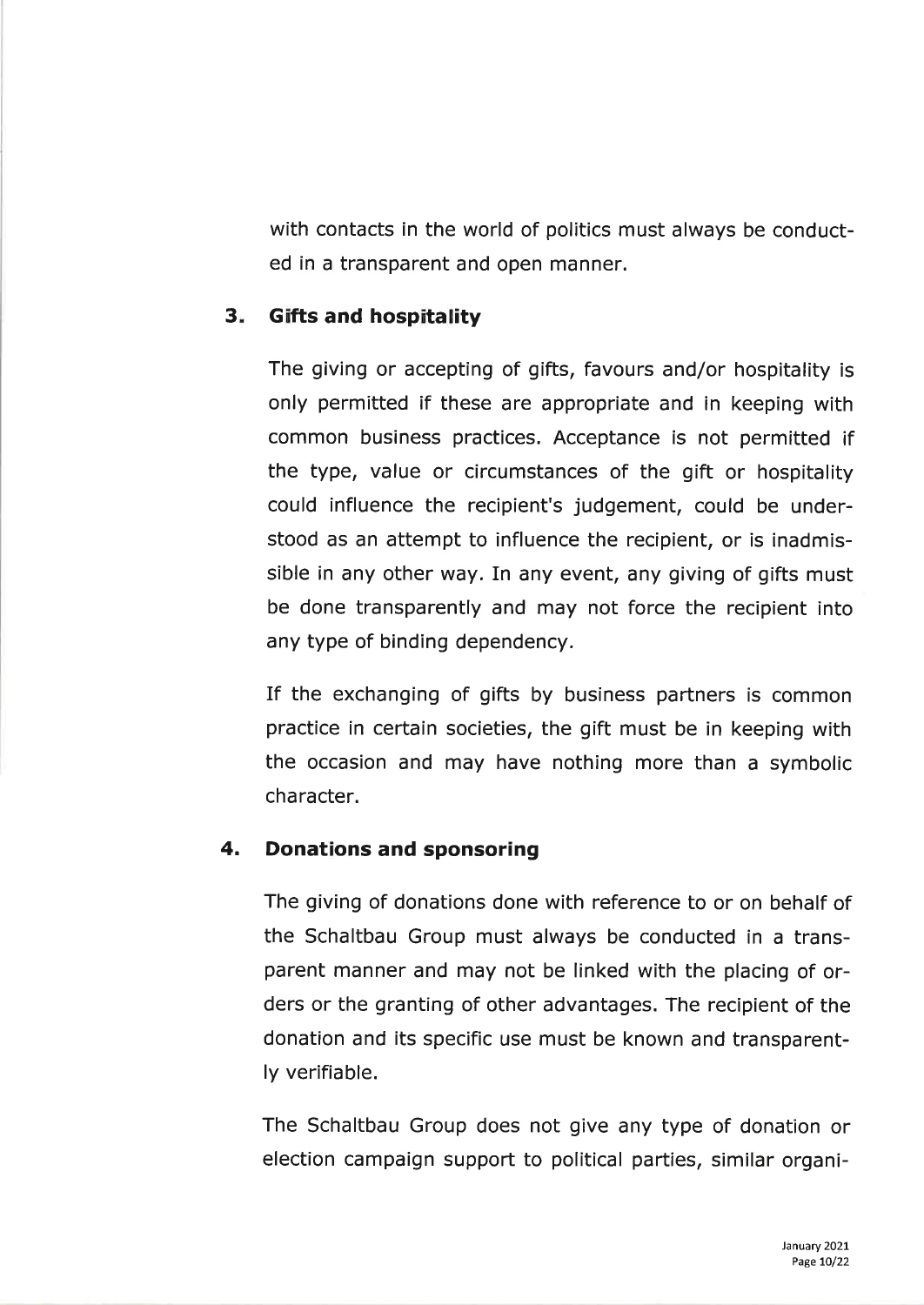sations, or candidates for political positions. Donations to individuals, private accounts, or profit-making organisations are also prohibited. Moreover, donations may not be made to organisations whose aims or actions are not compatible with the basic principles of the Schaltbau Group. The same is true for donations that could damage the reputation of the Schaltbau Group due to their intended purpose.

Any donation must be accountable to the public at any time. Therefore, the reason and the intended use of a donation must always be sufficiently documented.

#### III. Money laundering

we only want to conduct business relationships with customers, suppliers and business partners whose transactions are in keeping with legal requirements and whose financial means originate from legitimate sources. we always respect laws that combat money laundering and the financing of terrorism and encourage our employees to report any suspicious conduct or transactions that point to money laundering or the financing of terrorism.

#### IV. Compliance with import and export regulations

we comply with all customs laws applicable in the countries where we conduct business. All employees involved in the import and/or export of goods or the provision of cross-border services are required to comply with the various regulations and import and export stipulations, particularly embargos and sanctions.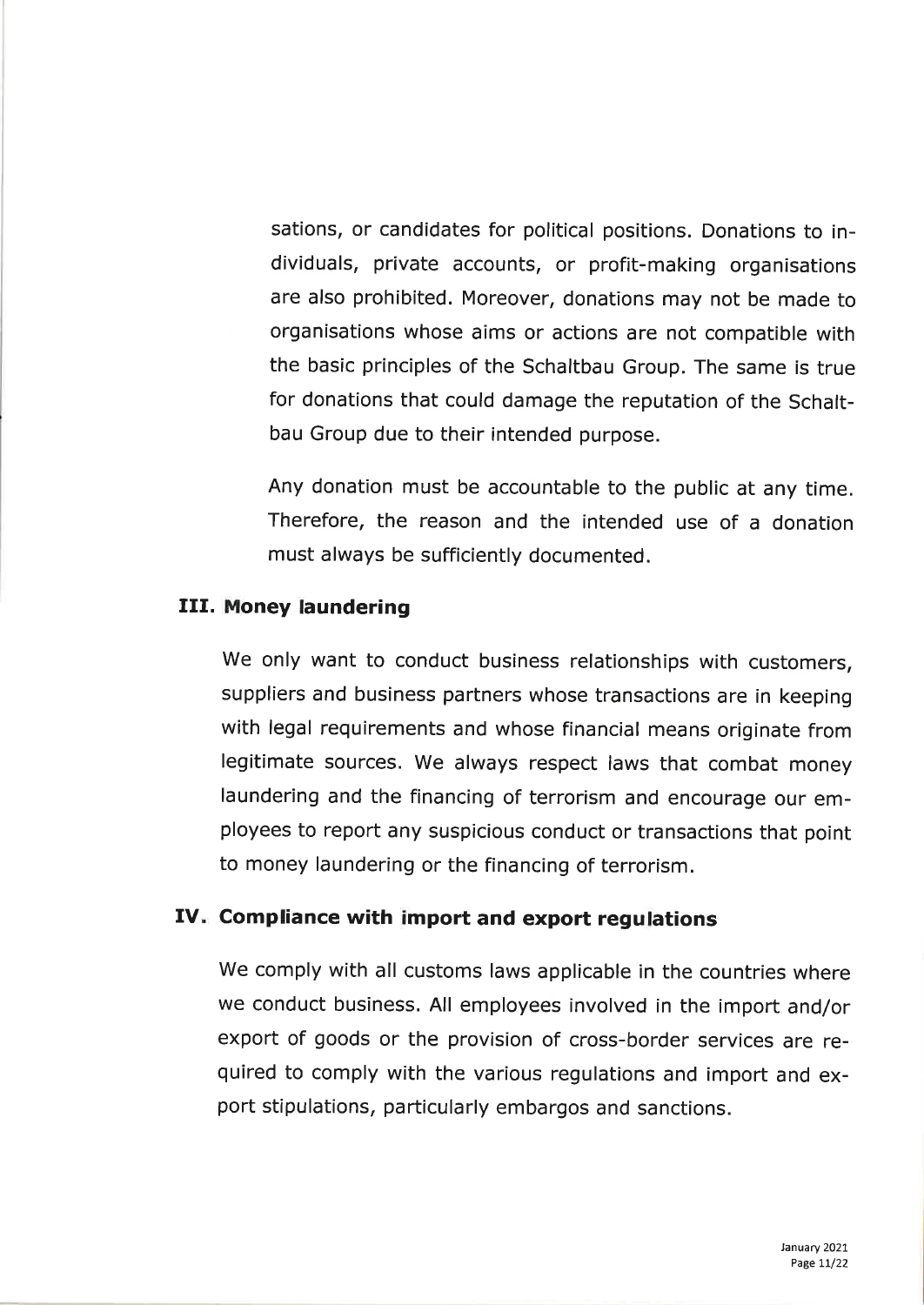## V. Conflict commodities

The Schaltbau Group complies with all legal stipulations and obligations regarding trade with conflict commodities in its supply chain.

## E. Conduct of the company towards its employees

We owe our corporate success to the knowledge, experience and commitment of every single one of our employees, who we greatly appreciate.

## I. Respect for human rights and equal treatment of all employees

We are committed to promoting human rights and respect the personal dignity of every individual at all times. we do not tolerate discrimination or harassment of any kind, whether towards employees or third parties. We respect each individual, irrespective of their origin, gender, skin colour, sexual identity or religious and social orientation. we are aware of the fact that we owe our corporate success to the knowledge, experience and commitment of every single one of our employees. For this reason, the Schaltbau Group gives each employee equal employment opportunities and prospects of promotion, ensures that each employee is able to perform their duties under the same working conditions and promotes diversity at all levels of the company.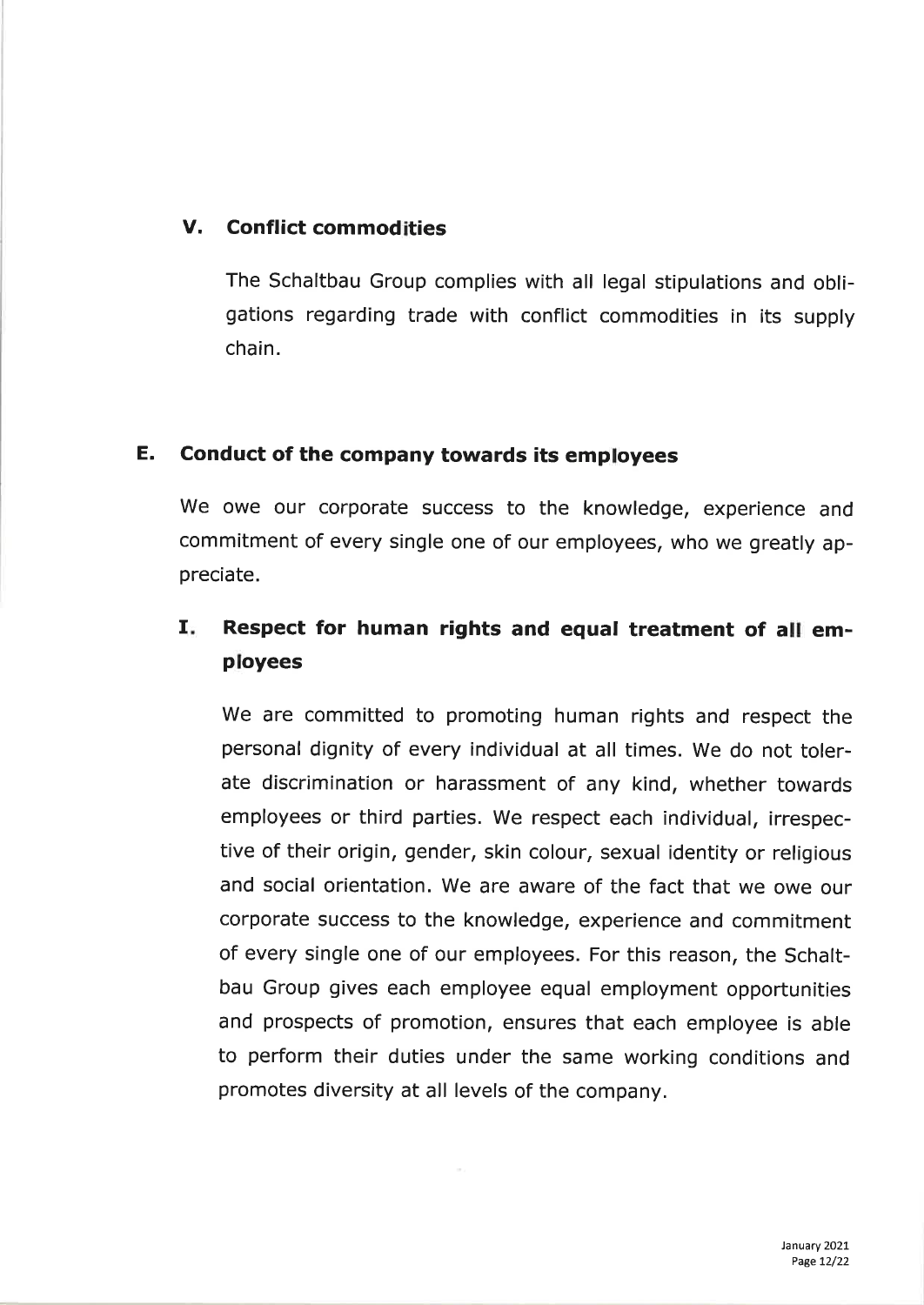#### II. Ban on child labour and forced labour

we comply with the ban on child labour and forced labour as well as slavery and exploitation in accordance with the guidelines of the International Labour Organisation (ILO) and the United Nations.

#### III. Qualification of employees

A key component of our corporate strategy is to appropriately promote the qualification and expertise of our employees. we offer each individual employee suitable options for further training and to enhance their skills.

Managers are responsible for their employees. They must earn the recognition of their employees by means of exemplary personal conduct, performance, honesty and social competence. Managers should place trust in their employees, agree upon clear, realistic goals and give them as much individual responsibility and freedom as possible.

#### IV. Occupational health and safety

The occupational health and safety of our employees is a matter of great concern to us. we therefore take all measures necessary to ensure a safe working environment and avoid risks to our workforce to the greatest possible extent. our employees are required to comply with all currently applicable accident prevention regulations, check the functional capability of their working materials on a regular basis and perform their tasks with the necessary degree of caution.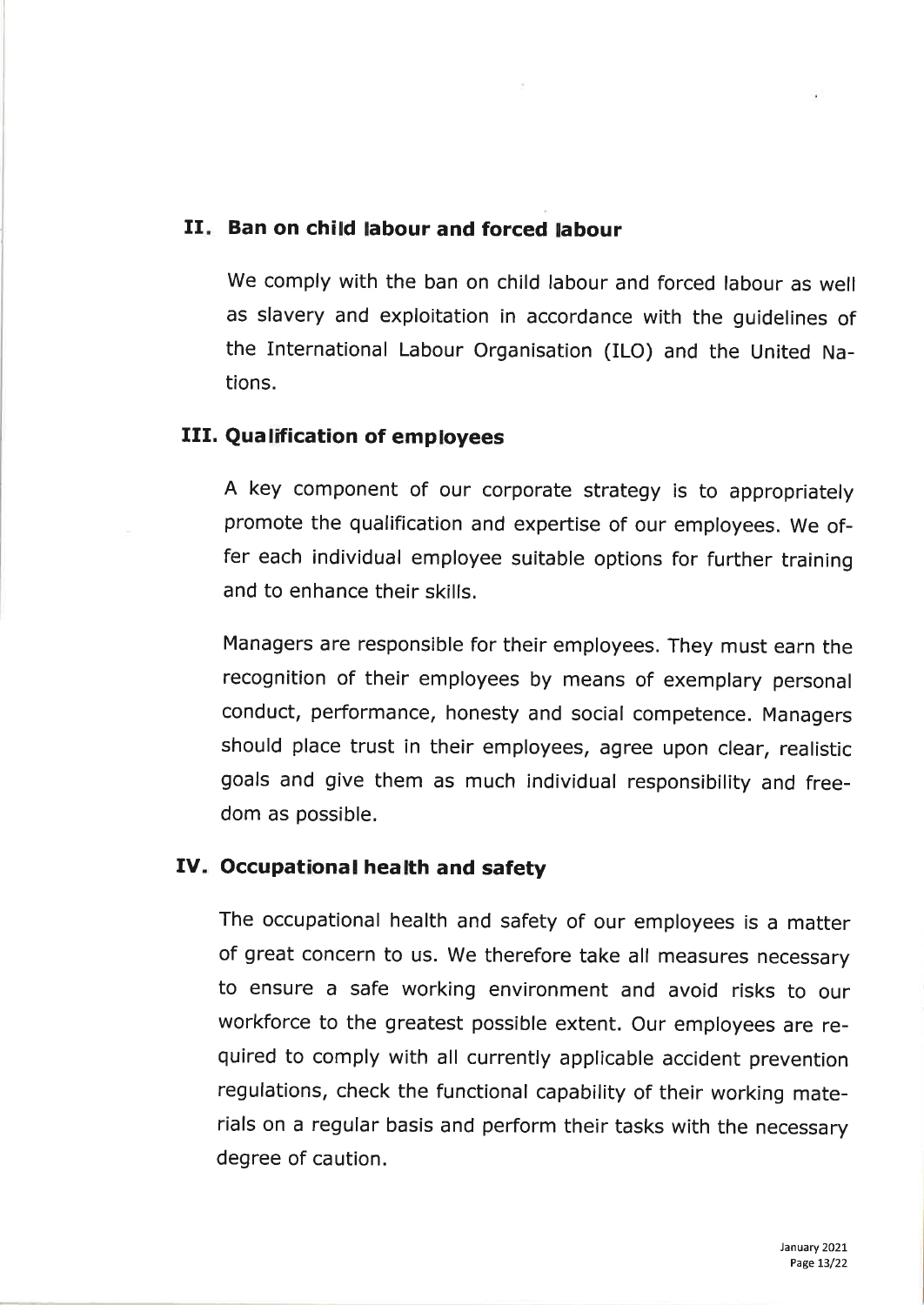In order to avoid health risks to our employees, we are committed to organising their working environments in a health-oriented manner and taking measures to protect their health.

## V. Appropriate pay and adherence to working hours

We comply with the applicable laws and regulations relating to pay, including local minimum wage regulations. Furthermore, we ensure that our employees are paid appropriately and fairly. We also comply with legal stipulations governing the permissible number of working hours.

## Vf. Respect for personal rights, privacy and data protection

We respect the personal dignity, the personal rights and the privacy of each individual employee and protect their personal data in accordance with the applicable regulations.

#### VII. Freedom of expression

Freedom of expression has a high priority within the Schaltbau Group. We give all our employees the right to freely express their opinions and protect this right from any kind of restriction.

#### VIII. Freedom of assembly and labour rights

We respect the right of our employees to freedom of association, freedom of assembly and freedom of collective bargaining. It goes without saying that we allow our employees to form their own opinions and respect the forming of employee associations. Employees who perform duties for workers' organisations or trade unions are neither preferred nor disadvantaged.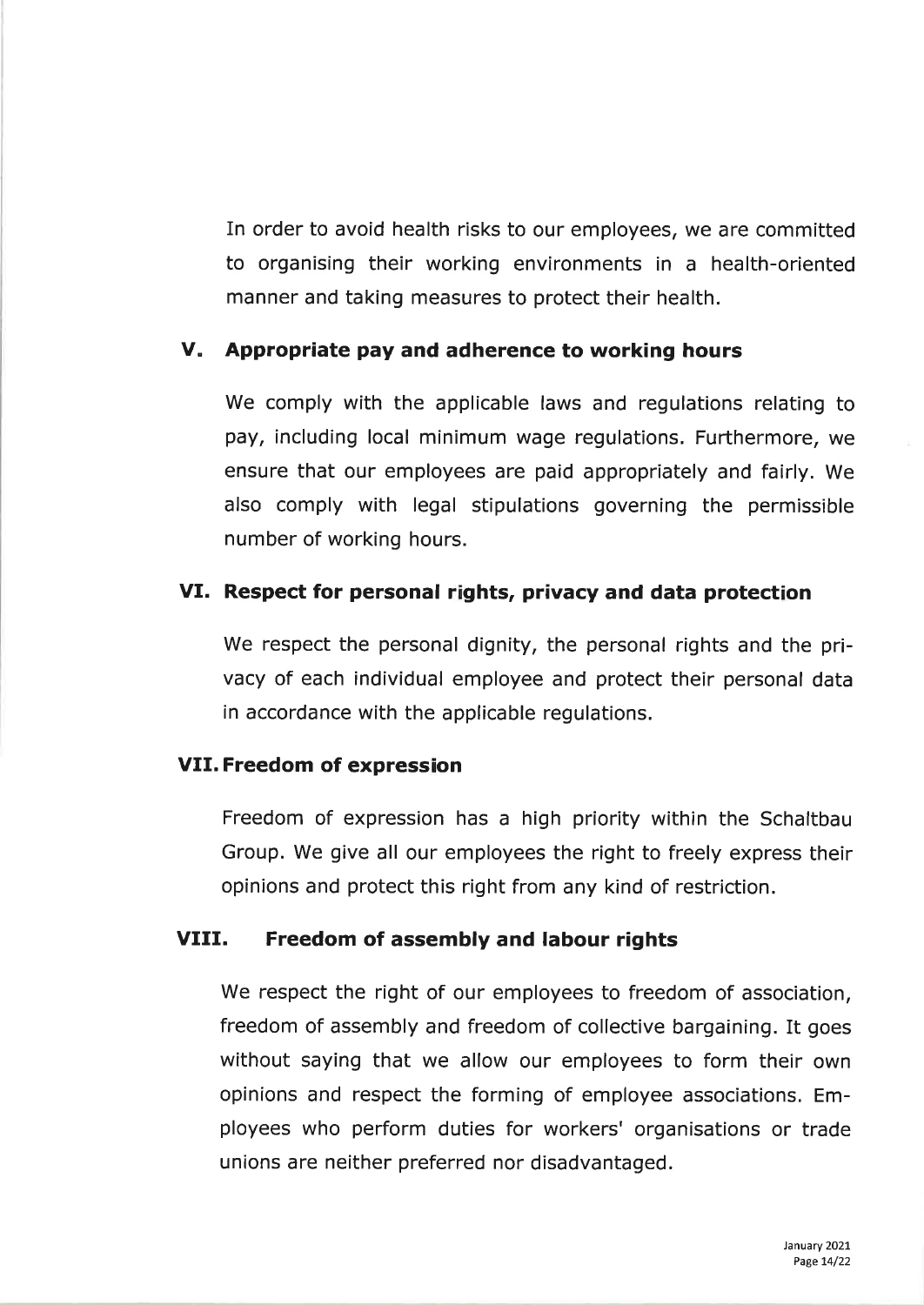## F. Conduct of employees towards the company and third parties

In the best interest of the company, the conduct of all Schaltbau employees towards business partners, suppliers, customers and third parties must always be characterised by integrity and loyalty. Any inappropriate or illegal conduct can cause the company considerable damage.

#### Confidentiality regarding trade secrets and the protection of corporate values  $\mathbf{I}$  is

The Schaltbau Group can only achieve corporate success if innovative ideas are protected and internal information is treated confidentially.

Patents, inventions and other types of knowledge form the basis for the future success of the Schaltbau Group. Our employees are therefore not permitted to disclose newly acquired knowledge or company secrets to third parties in any shape or form. Company documents and data carriers must be protected from unauthorised access. Without the consent of company management, no employee is permitted to take photos or make video or sound recordings of company processes or facilities, copy or reproduce files from the company network or extract them to other storage devices, particularly privately owned data carriers.

Any information that has not been made available to the public must be considered confidential and may not be disclosed to third parties, either during or after termination of the employment relationship. Furthermore, the direct or indirect use of confidential business information for personal advantage, the benefit of third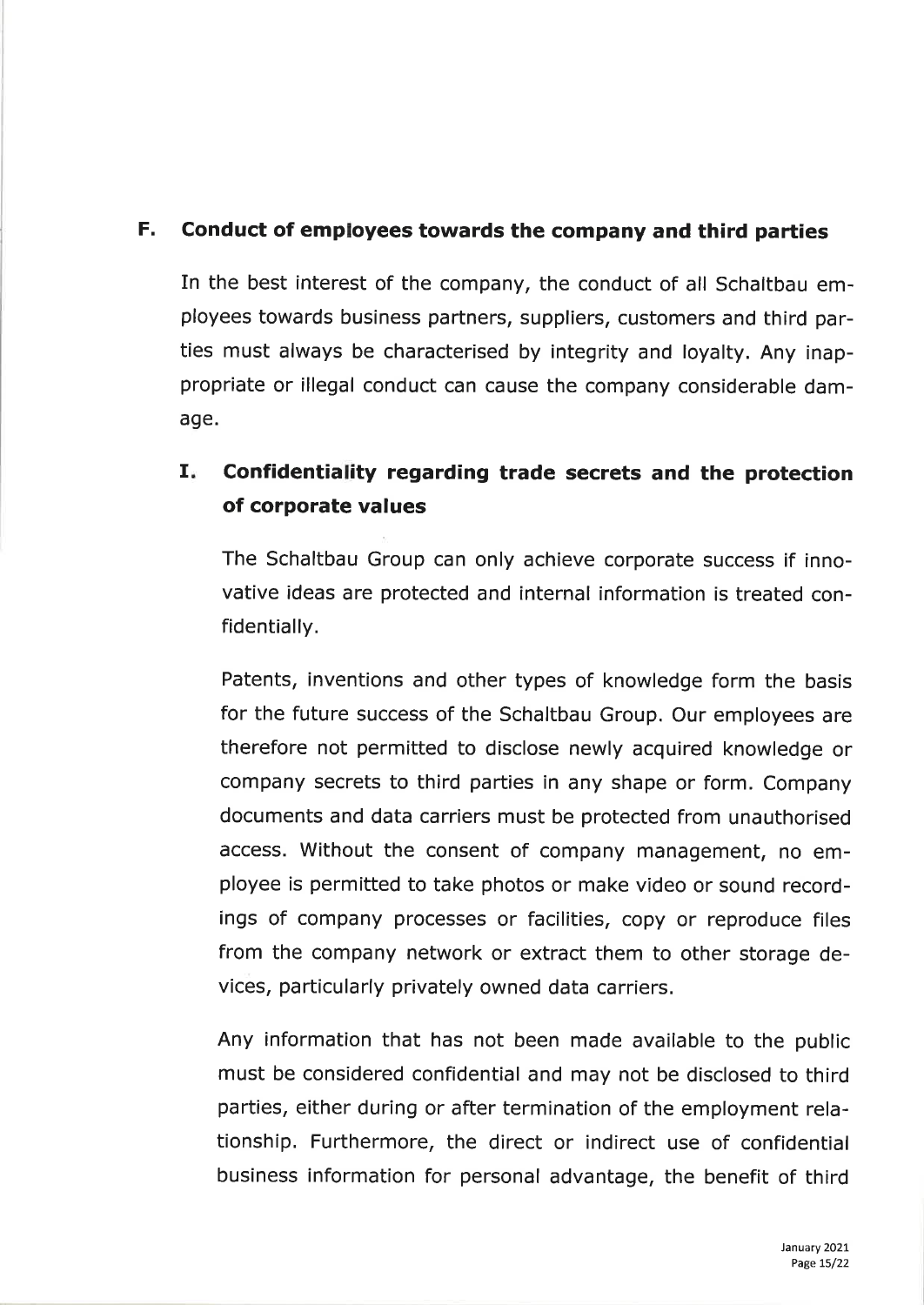parties or to the detriment of Schaltbau Group companies is prohibited. Confidential information also includes assessments of internal reporting and details concerning the organisation of the company and its pricing policies, including profits and sales. Information of this nature may only be passed on to third parties if permitted by management.

We respect the development work and related effective property rights of third parties. No unauthorised use of these may take place at any time. Our employees may neither obtain nor use the trade secrets of third parties without the prior permission of those parties.

#### If. Conflicts of interest

Schaltbau Group employees are required to make their professional decisions and perform their activities in the best interest of the company. If there is a threat of conflict with personal interests, employees are required to inform their managers accordingly.

Employees of the Schaltbau Group are not permitted to simultaneously manage or work for any company engaged in whole or in part in competition or in a business relationship with any of the companies in the Schaltbau Group. Exceptions to this rule are secondary occupations that are proven to have no influence on the person's occupation within the Schaltbau Group. The existing regulations requiring the notification of secondary occupations remain unaffected.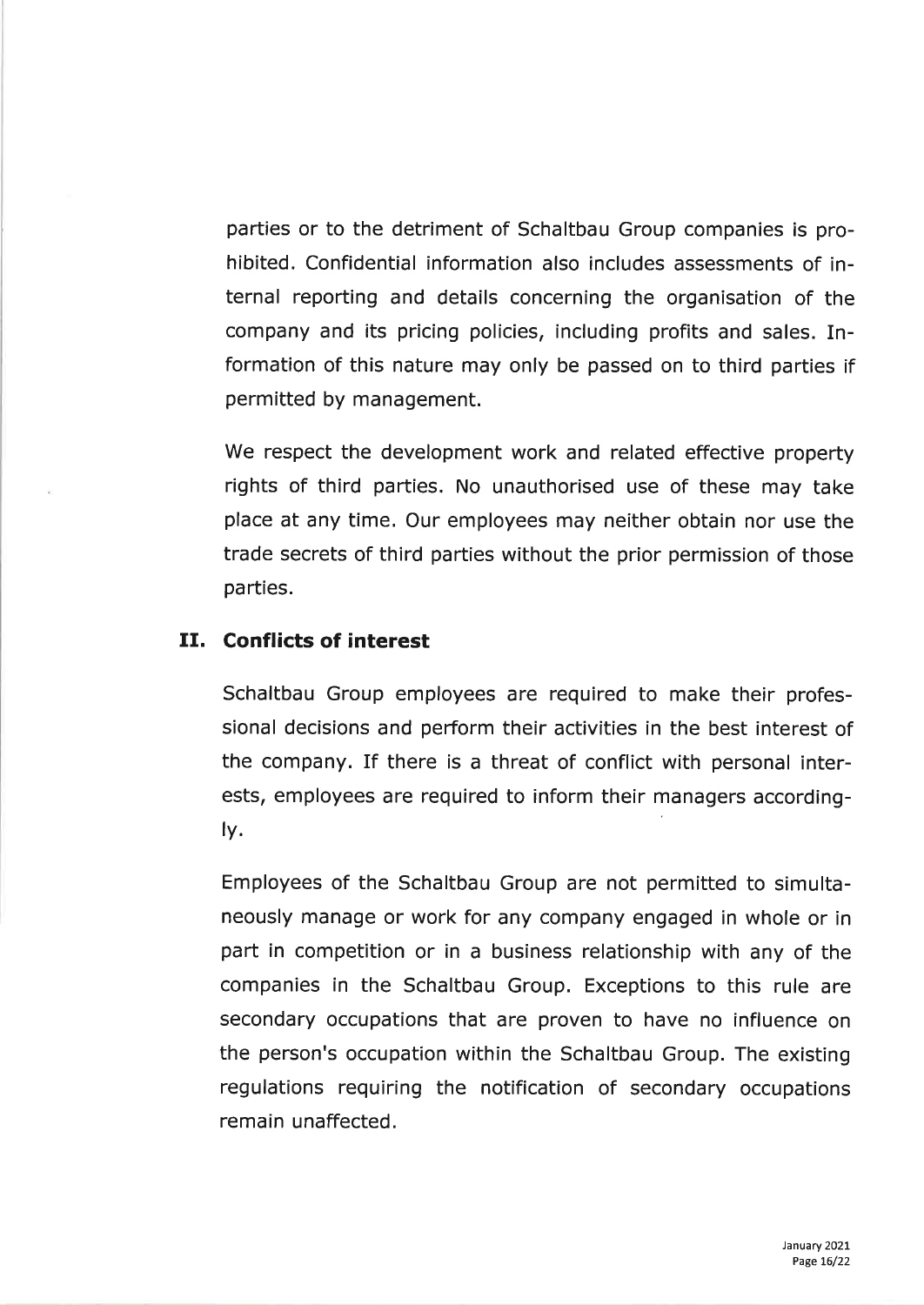It is also prohibited to own shares, either directly or indirectly, in companies that compete with the schaltbau Group, if that ownership could exert a major influence on the business of the competing company.

#### III. Ban on insider trading

Schaltbau Holding AG is a listed company. As such, we also have a high degree of responsibility towards our investors.

In keeping with this responsibility, we promptly provide all capital market participants with the same degree of information on our current financial and earnings situation as well as our business performance. In compliance with legal requirements, inside information is promptly made public in the form of ad hoc announcements.

Prior to publication, however, any information that could have more than an inconsiderable impact on the stock exchange or the market price of securities (particularly shares) or other financial instruments if made publicly known is strictly confidential. Employees who, in the course of their work, receive this type of inside information with regard to schaltbau Group companies, securities or other financial instruments issued by them, may neither pass on this information nor trade with these securities and financial instruments. The same applies to the disclosure of information regarding other companies such as suppliers or business partners, which could influence the value of any securities or other financial instruments issued by those companies.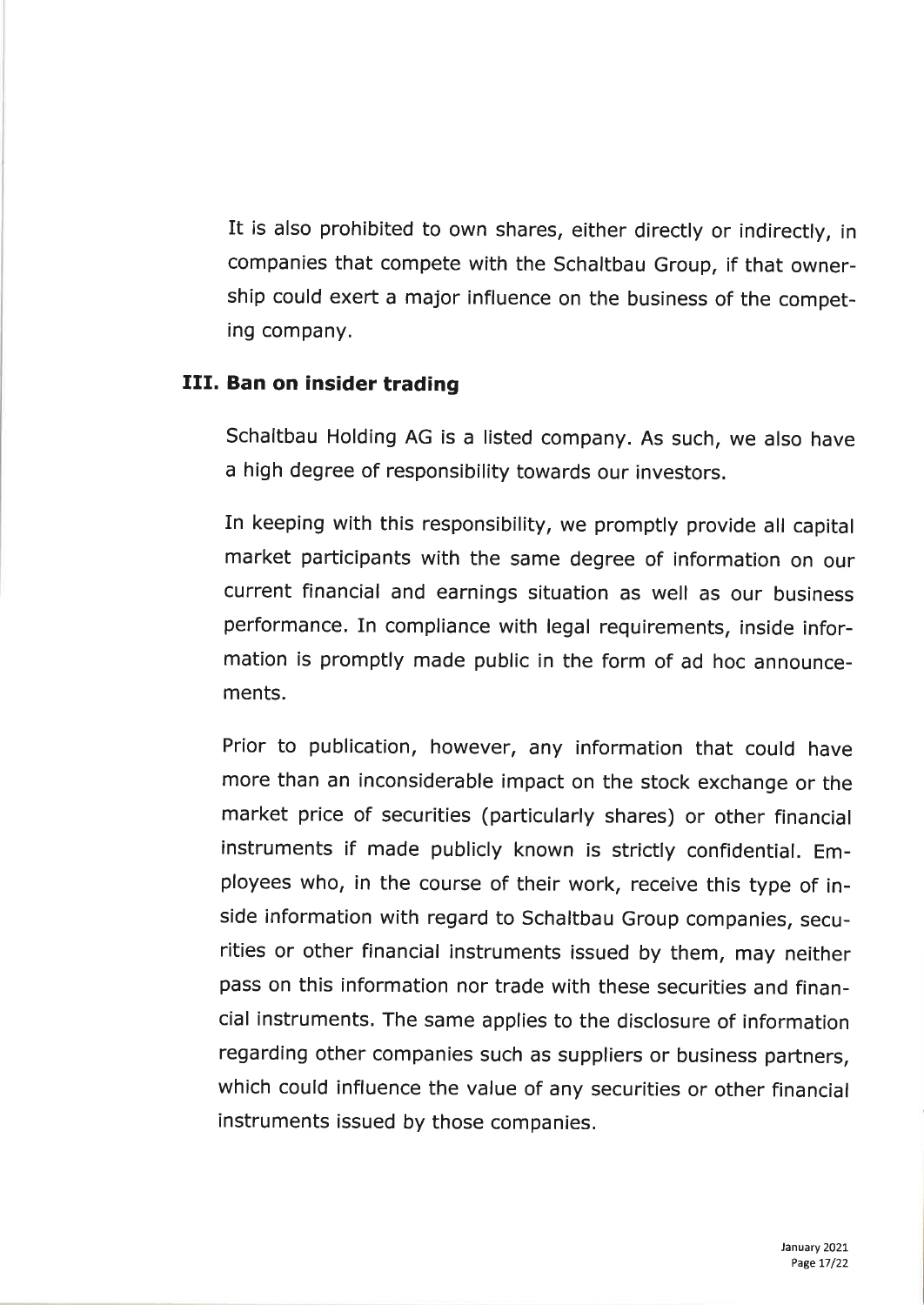## IV. Duty regarding report integrity and data protection

Open and effective cooperation requires correct and truthful reporting to shareholders, employees, business partners and customers as well as to the general public and all government authorities. All recordings and reports must reflect the relevant facts correctly, completely, clearly and promptly. This rule applies irrespective of whether the reports are only prepared for internal purposes or intended for general publication. The principles of orderly accounting must be adhered to at all times. Financial accounting or balance sheet violations are not tolerated within the Schaltbau Group.

Our employees are fully aware of the sensitivity of personal data. Personal data are only collected, processed or used to the extent necessary for specified, clearly defined and lawful purposes and the principle of data economy is taken into account. A high standard of data quality and technical safeguarding against unauthorised access is guaranteed at all times. The use of data must be made transparent for all those concerned. Their rights of information, rectification and, if applicable, objection, blocking and deletion are ensured.

## V. Conduct in public and in the media

An important factor in the success of the Schaltbau Group is its reputation among business partners, customers and in public, which is characterised by the conduct and behaviour of each of its employees. We therefore require each individual employee to respect and promote the reputation of the Schaltbau Group and to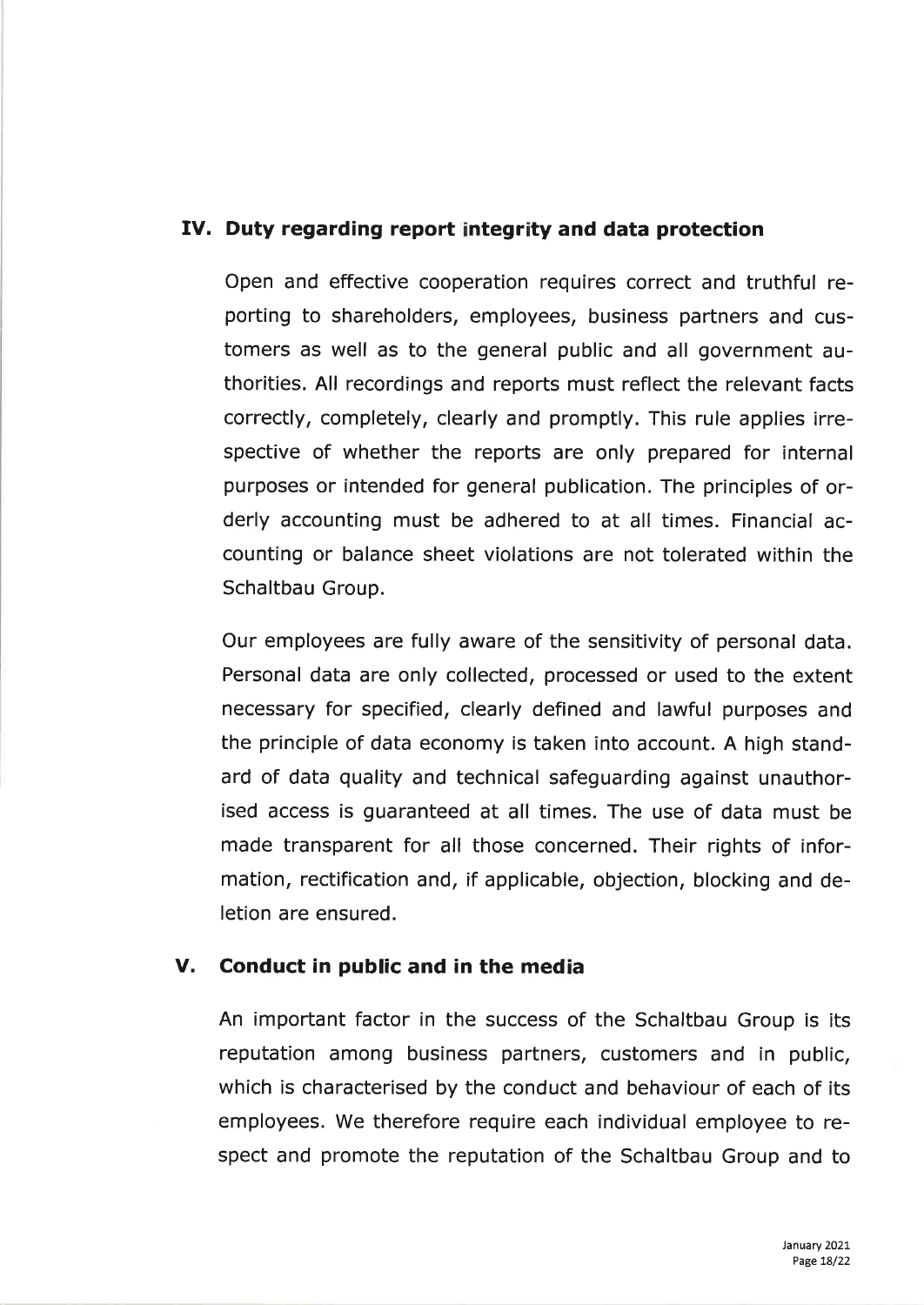refrain from any acts that could damage it. When personal opinions are publicly stated, it is important that they are not published as those of the Schaltbau Group. This point is particularly important with regard to opinions stated in social networks.

Furthermore, as a general rule it is important to point out that any communication with the media regarding company matters may only take place after consultation with those responsible. If requests are made to employees, these must be forwarded to the Public & Investor Relations department without delay.

#### VI. The use of company property and the internet

Any items belonging to the Schaltbau Group that are made available to employees in conjunction with theír employment relationship may only be used for company-related purposes. Any deviations from this rule must be separately arranged on a case-bycase basis. Employees are required to treat company property with care at all times and to safeguard it from loss, theft or misuse. We particularly wish to point out that the use of company property for illegal purposes will not be tolerated.

This also applies to the use of the internet and e-mail communication systems provided by the company. In this context, we wish to point out that no information may be accessed, sent or forwarded via the company's own internet or intranet systems that glorify violence or criminal acts. The same applies to any news or online content that incite racial hatred, discriminate against people or include any other type of incriminating or offensive content.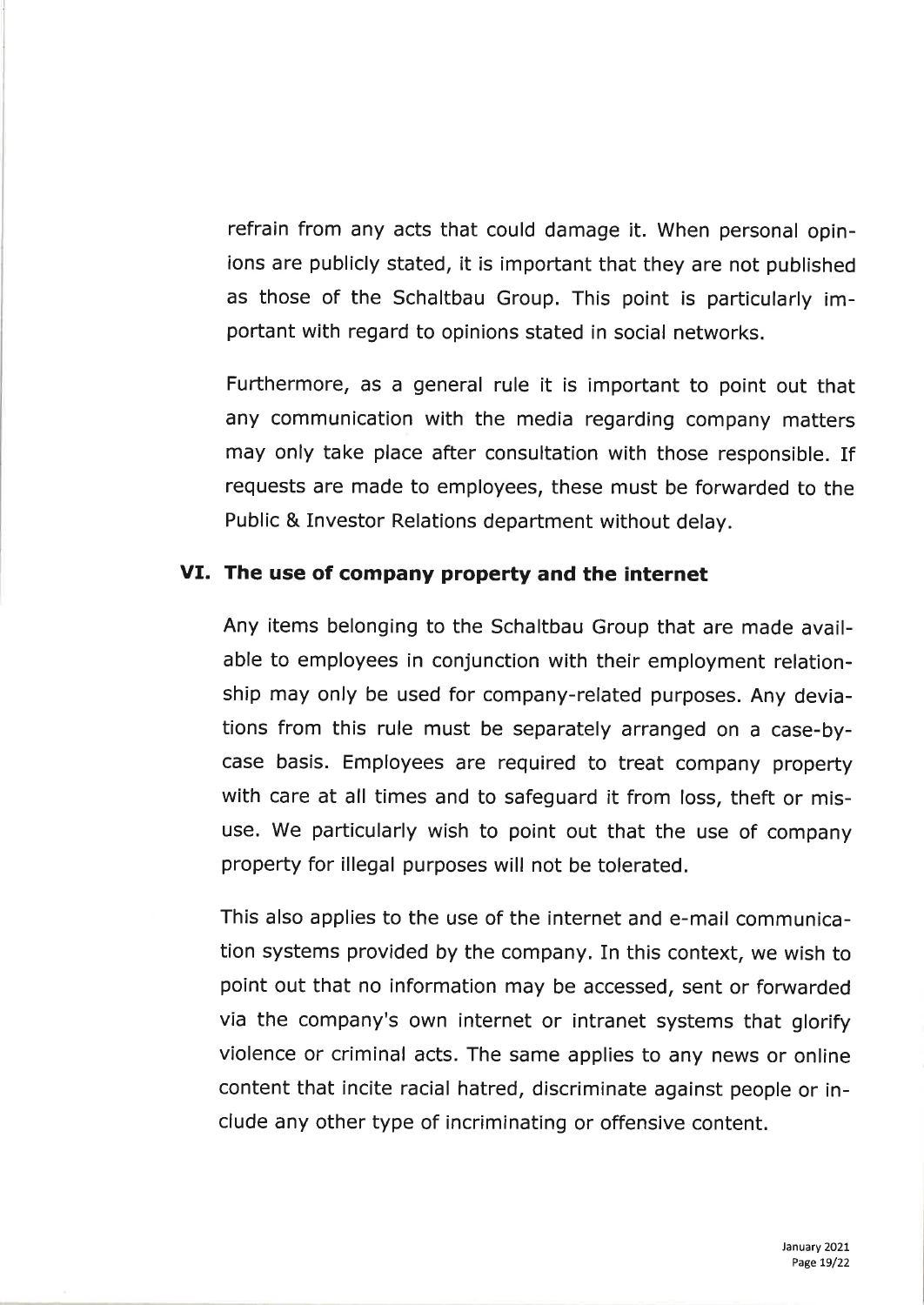## VII. Activity in political parties

Every employee of the Schaltbau Group is explicitly permitted to participate in political activities, as long as they take place outside working hours and are separate from company activities. However, these activities may not violate currently applicable laws. In particular, any participation in anti-constitutional groups or banned political parties is prohibited.

#### G. Compliance implementation and control

This Code of Conduct constitutes the basis for the activities of the Schaltbau Group and its employees.

Each employee receives one copy and is specifically asked to acknowledge having carefully read these regulations.

#### I. Duties of executives and management

Furthermore, it is the specific responsibility of company executives to ensure that the employees entrusted to them are well acquainted with and comply with the Code of Conduct. Executives set an example by conducting themselves in an impeccable manner, in accordance with the standards of this Code of Conduct, and actively practising these principles in all interaction with their employees. It is the task of each executive to clearly communicate the significance of the principles contained in this Code of Conduct and to point out that violations will not be tolerated and can lead to disciplinary consequences.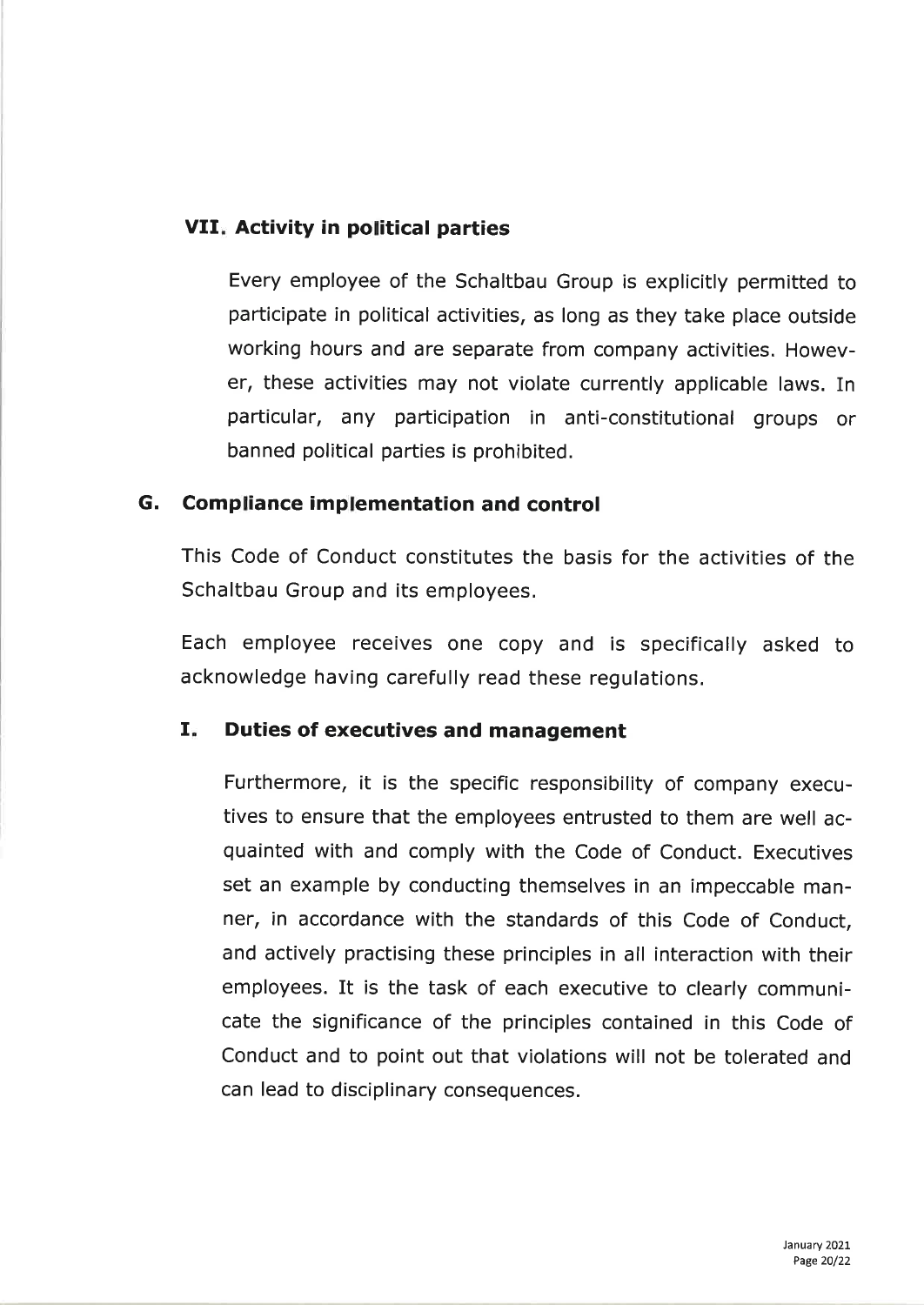## II. Whistle-blowing and protection of whistle-blowers

To ensure that this Code of Conduct can be actively practised, we ask all of our employees to report any such violations or suspicions they may have. Any information regarding possible violations should be directed to our Group Compliance Officer

> Mr Hans-Otto Pielmeier Schaltbau Holding AG Hollerithstr. 5 81829 Munich

Telephone: +49 89 93005-235 E-mail : pielmeier@schaltbau.de

In addition, both employees and third parties can use the Schaltbau whistle-blower system to report any violations of the rules or justified suspicions discreetly, in a protected and anonymous environment if required. You can access the whistle-blower system via the following link:

#### https://www.bkms-system.com/schaltbau

We treat any information received confidentially and ensure that the person reporting does not suffer any professional disadvantages, particularly if violations reported in good faith turn out to be incorrect. The exception to this rule is the consequences of one's own violations.